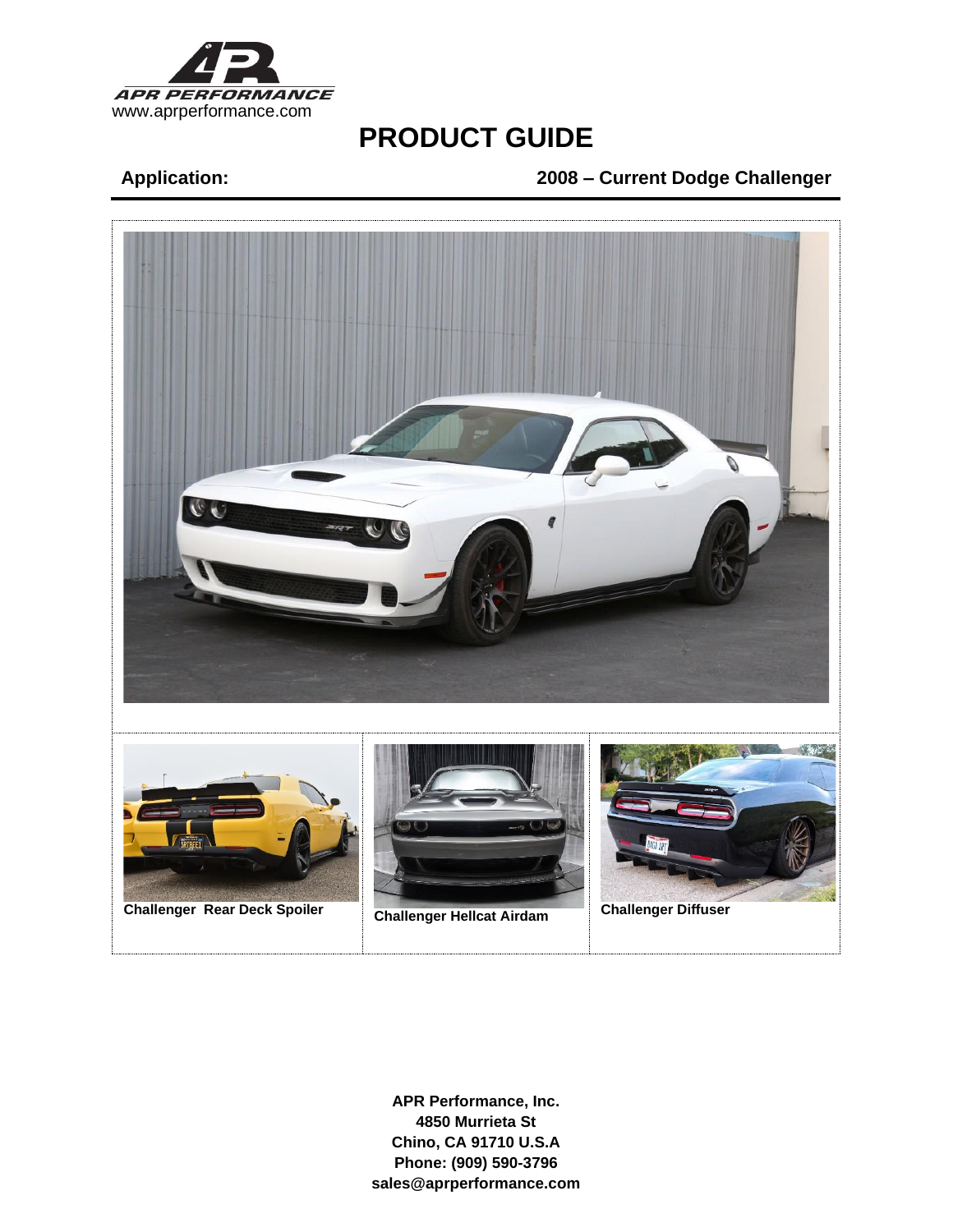

## **Application: 2008 – Current Dodge Challenger**



#### **Carbon Fiber Front Wind Splitter**

To combat the effects of front-end lift, APR Front Wind Splitters are utilized to give extra traction and control in the front of a car. By creating a highpressure area on top of the wind splitter, high pressure air flow is restricted to flow underneath a car. With low pressure below the car, the effect of lift is reduced, and a driver can gain from the extra traction and control.

## **2008-2010 Dodge Challenger R/T, SXT (non SRT8)**

SKU: CW-723804 MSRP: \$560

### **Carbon Fiber Front Wind Splitter**

To combat the effects of front-end lift, APR Front Wind Splitters are utilized to give extra traction and control in the front of a car. By creating a highpressure area on top of the wind splitter, high pressure air flow is restricted to flow underneath a car. With low pressure below the car, the effect of lift is reduced, and a driver can gain from the extra traction and control.

#### **2011 – 14 Dodge Challenger R/T, SXT (non SRT8)** SKU: CW-723114

MSRP: \$560



### **Carbon Fiber Front Wind Splitter**

To combat the effects of front-end lift, APR Front Wind Splitters are utilized to give extra traction and control in the front of a car. By creating a highpressure area on top of the wind splitter, high pressure air flow is restricted to flow underneath a car. With low pressure below the car, the effect of lift is reduced, and a driver can gain from the extra traction and control.

**2015 – Current Dodge Challenger R/T & SXT** SKU: CW-723150 MSRP: \$560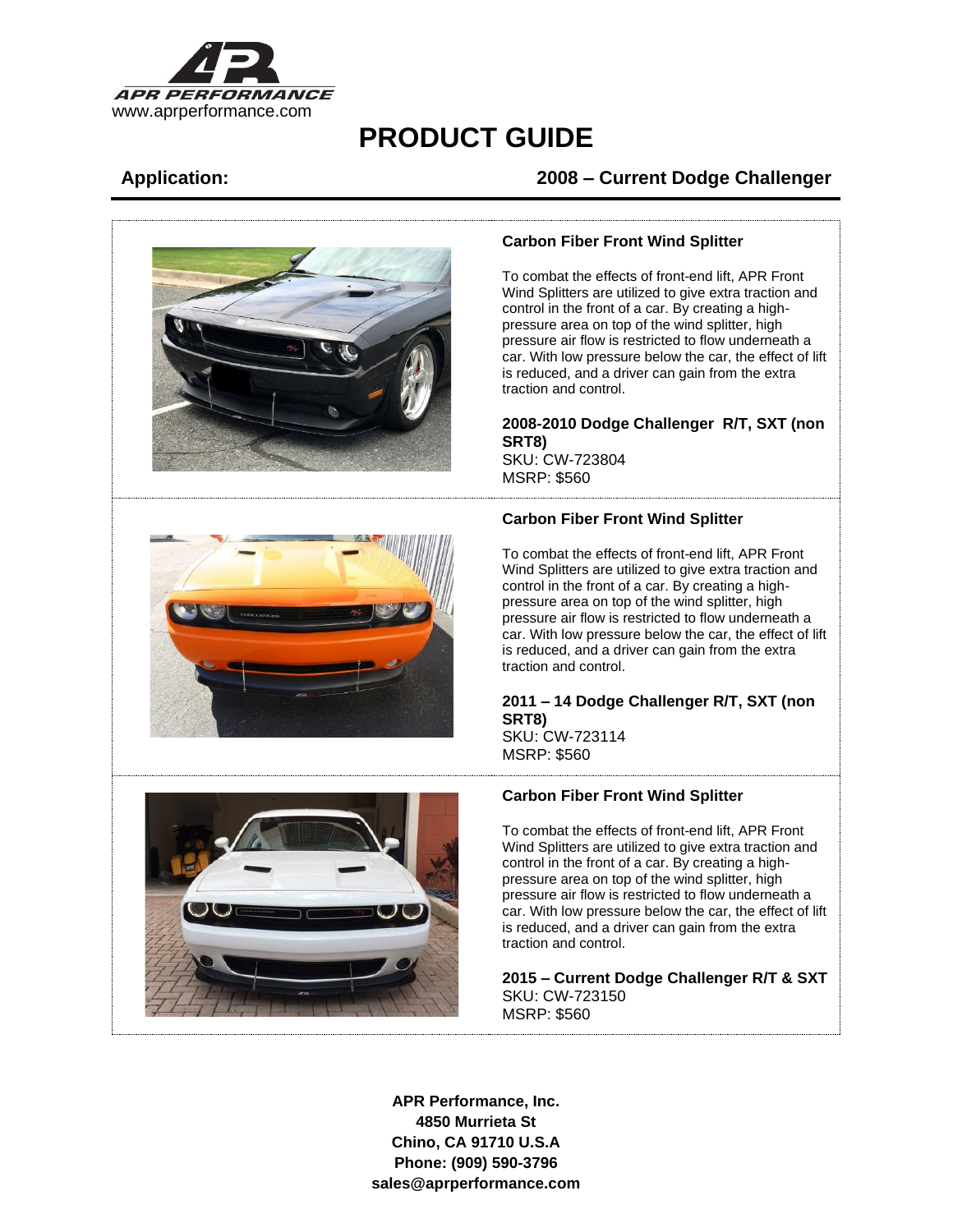

## **Application: 2008 – Current Dodge Challenger**





#### **Carbon Fiber Front Wind Splitter**

To combat the effects of front-end lift, APR Front Wind Splitters are utilized to give extra traction and control in the front of a car. By creating a highpressure area on top of the wind splitter, high pressure air flow is restricted to flow underneath a car. With low pressure below the car, the effect of lift is reduced, and a driver can gain from the extra traction and control.

#### **2008 – 2010 Dodge Challenger SRT8** SKU: CW-723810 MSRP: \$560

### **Carbon Fiber Front Wind Splitter**

To combat the effects of front-end lift, APR Front Wind Splitters are utilized to give extra traction and control in the front of a car. By creating a highpressure area on top of the wind splitter, high pressure air flow is restricted to flow underneath a car. With low pressure below the car, the effect of lift is reduced, and a driver can gain from the extra traction and control.

#### **2011 – 2014 Dodge Challenger SRT8** SKU: CW-723321 MSRP: \$560

### **Carbon Fiber Front Wind Splitter**

To combat the effects of front-end lift, APR Front Wind Splitters are utilized to give extra traction and control in the front of a car. By creating a highpressure area on top of the wind splitter, high pressure air flow is restricted to flow underneath a car. With low pressure below the car, the effect of lift is reduced, and a driver can gain from the extra traction and control.

**2018 – Current Dodge Challenger Widebody** SKU: CW-723181 MSRP: \$653

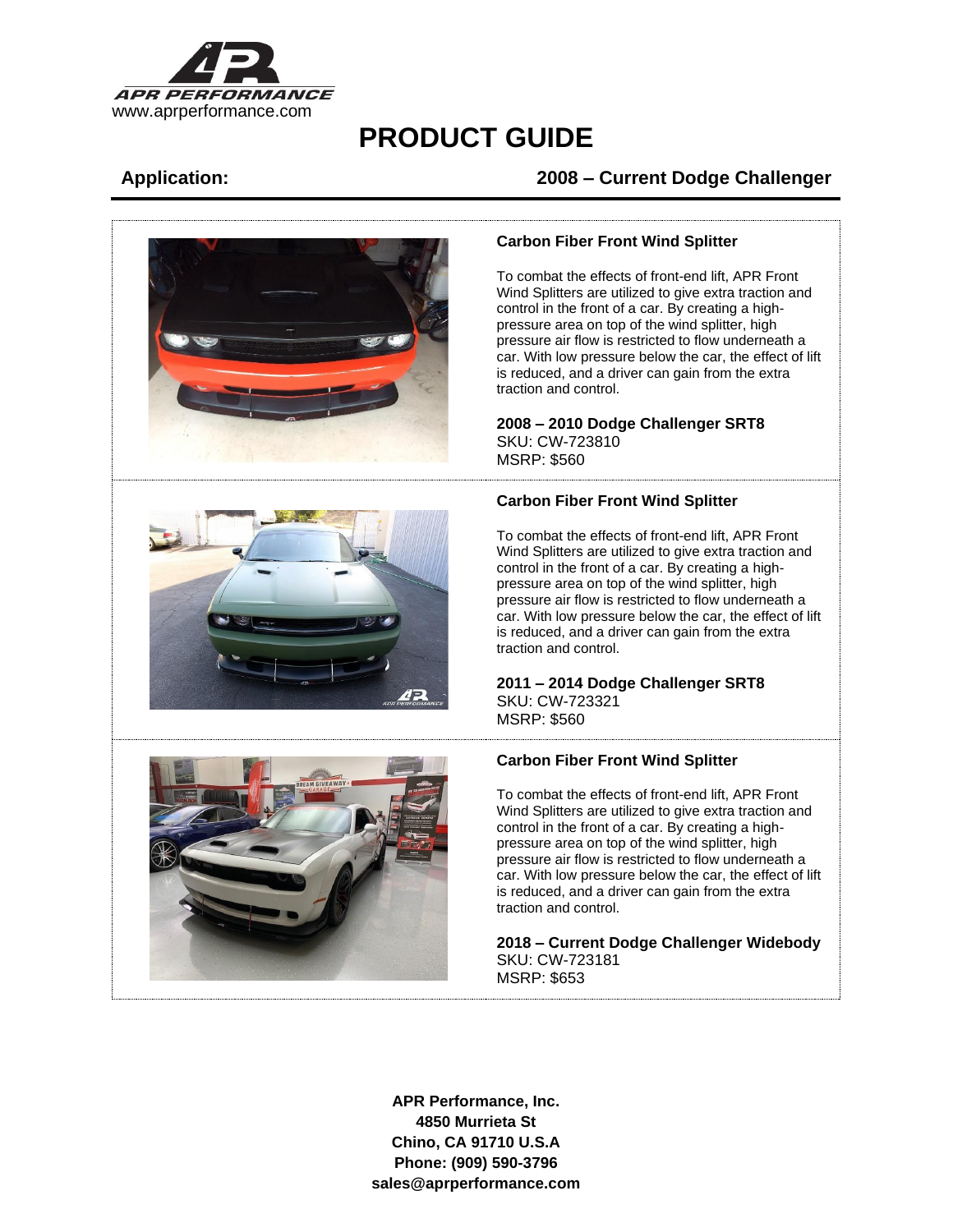

# **Application: 2008 – Current Dodge Challenger**



#### **Carbon Fiber Front Wind Splitter**

To combat the effects of front-end lift, APR Front Wind Splitters are utilized to give extra traction and control in the front of a car. By creating a highpressure area on top of the wind splitter, high pressure air flow is restricted to flow underneath a car. With low pressure below the car, the effect of lift is reduced, and a driver can gain from the extra traction and control.

### **2015 – Current Dodge Challenger Hellcat** SKU: CW-723151 MSRP: \$560

### **Carbon Fiber Front Wind Splitter**

To combat the effects of front-end lift, APR Front Wind Splitters are utilized to give extra traction and control in the front of a car. By creating a highpressure area on top of the wind splitter, high pressure air flow is restricted to flow underneath a car. With low pressure below the car, the effect of lift is reduced, and a driver can gain from the extra traction and control.

#### **2015 – Current Dodge Challenger Hellcat With Apr Airdam** SKU: CW-723505 MSRP: \$560

### **Carbon Fiber Front Wind Splitter**

To combat the effects of front-end lift, APR Front Wind Splitters are utilized to give extra traction and control in the front of a car. By creating a highpressure area on top of the wind splitter, high pressure air flow is restricted to flow underneath a car. With low pressure below the car, the effect of lift is reduced, and a driver can gain from the extra traction and control.

**2015 – Current Dodge Challenger SRT/Scat Pack** SKU: CW-723156 MSRP: \$560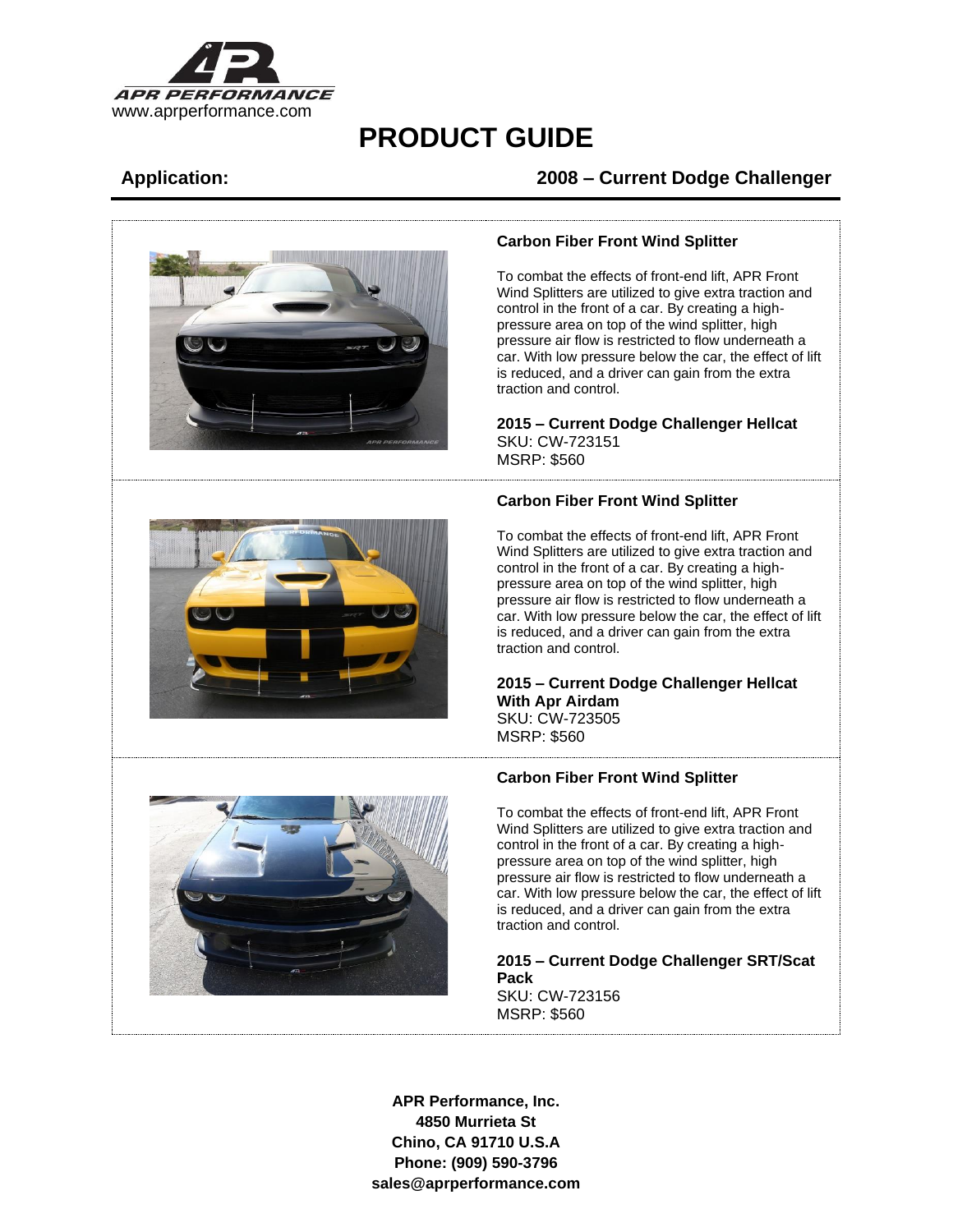

## **Application: 2008 – Current Dodge Challenger**

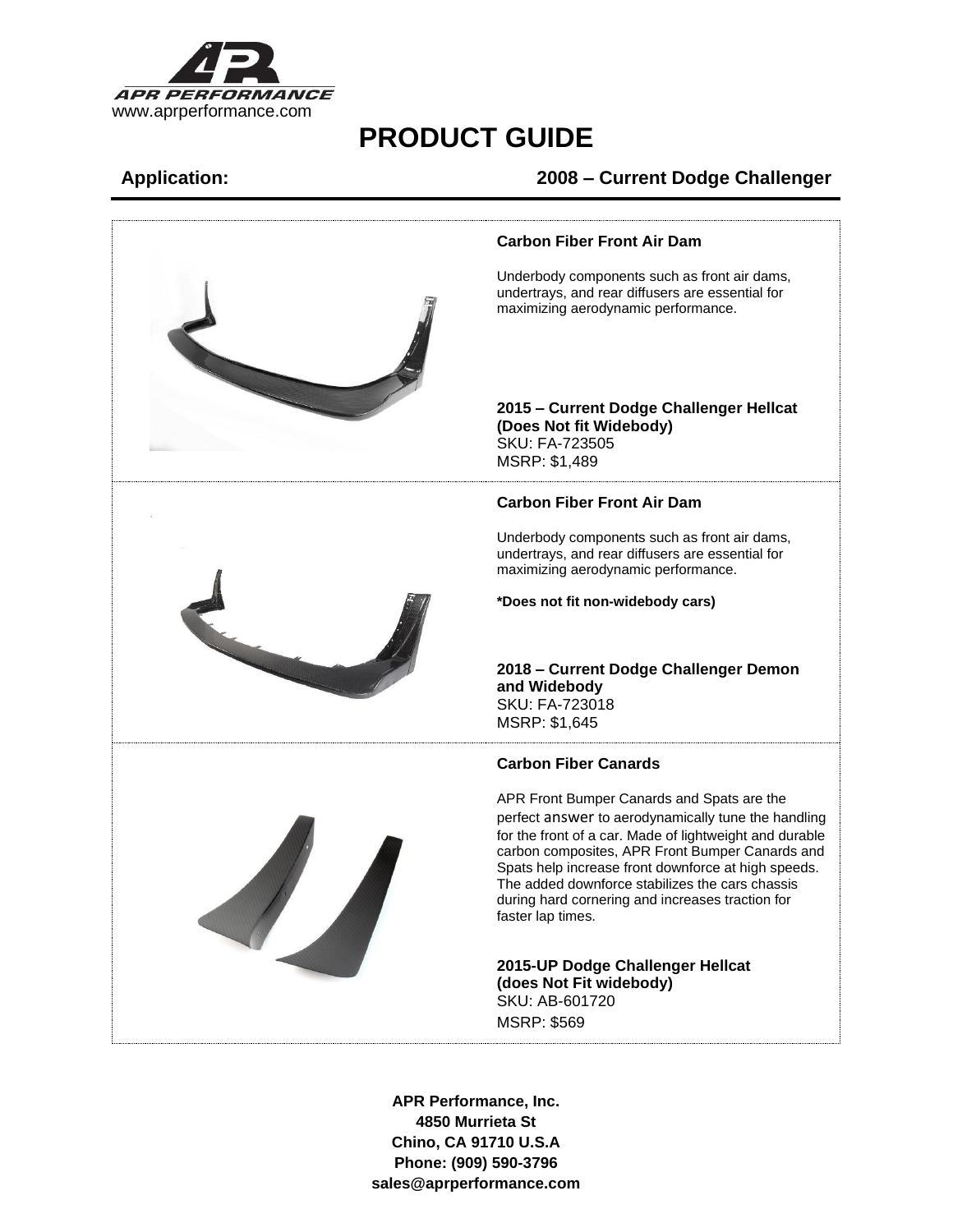

## **Application: 2008 – Current Dodge Challenger**



#### **Carbon Fiber Side Skirts**

Made of lightweight and durable carbon fiber composites, APR Side Rocker Extensions help reduce lift at high speeds by preventing air at the sides of the car from rolling underneath the car. The reduced lift helps to stabilize the car during highspeed cornering and helps to increase traction for

## **2015 – Current Dodge Challenger** SKU: FS-723508

### **Carbon Fiber GTC-300 67" Adjustable Wing**

With a span of 67 inches and a height of 13 inches, the GTC-300 is an adjustable wing that means serious business. The GTC-300 3D airfoil shape allows for optimal airflow that reduces drag yet supplies an effective amount of downforce. Computational Fluid Dynamics (CFD) analysis was performed on this wing to support validation of its aerodynamic design.

## **2008 – Up Dodge Challenger** SKU: AS-106775

### **Carbon Fiber Rear Deck Spoiler**

The Rear Deck Spoiler is an aerodynamic component that can be used alone or in conjunction with other aerodynamic components to improve the overall efficiency of a vehicle's aerodynamic

# **2015 – Current Dodge Challenger**  SKU: AS-105677